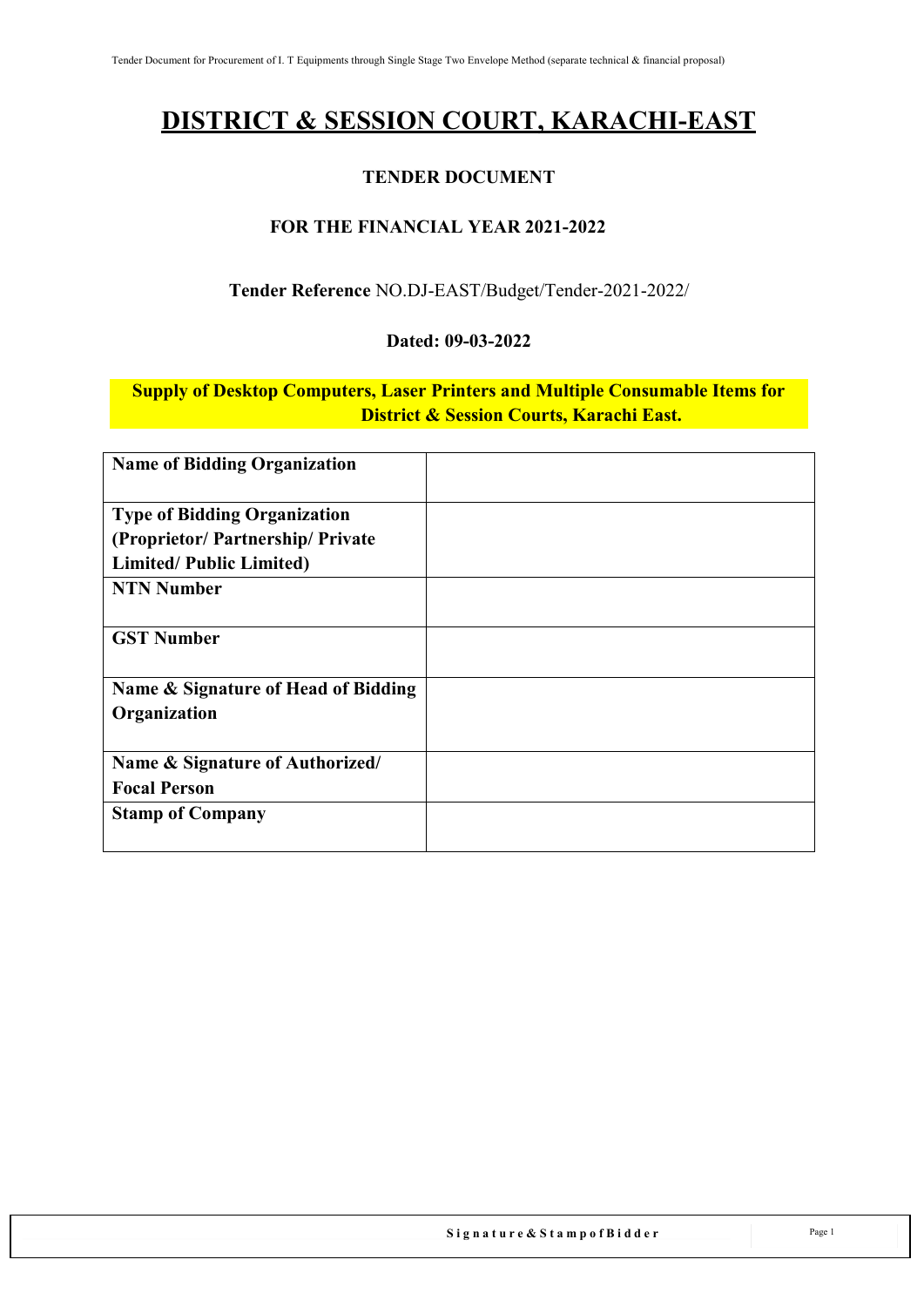#### **Contents**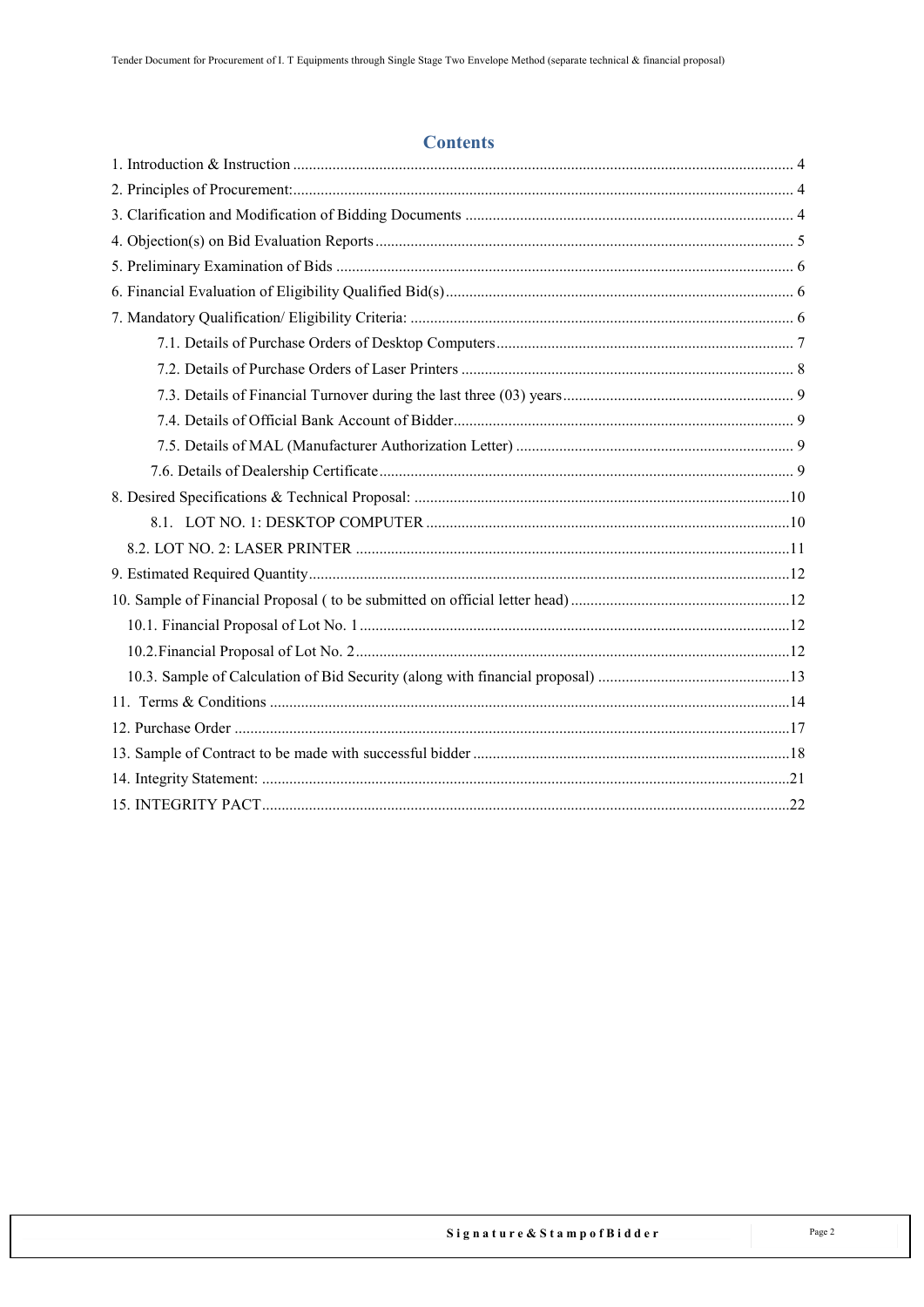Tender Reference No. Dated

**To,**

**The Honorable, District & Session Judge, Karachi-East.**

Respected Sir,

We, the undersigned, offer to provide our services for **"Supply of Desktop Computers Laser Printers for District & Session Courts, Karachi-East"**, as a Bid, sealed in an envelope. Mr. Holding CNIC No. has been authorized to attend the Bid Meetings on behalf of our organization.

We understand that District & Session Court, Karachi-East is not bound to accept any Proposal you receive and reserves the right to accept or reject any offer and to annul the bidding process and reject all proposals without assigning any reason or having to owe any explanation whatsoever.

The decision of Purchase Committee shall be final and cannot be challenged on any ground at any forum and the Purchase Committee will not be liable for any loss or damage to any party acting in reliance thereon.

Sincerely,

**Name: Designation: Name of Company Dated:**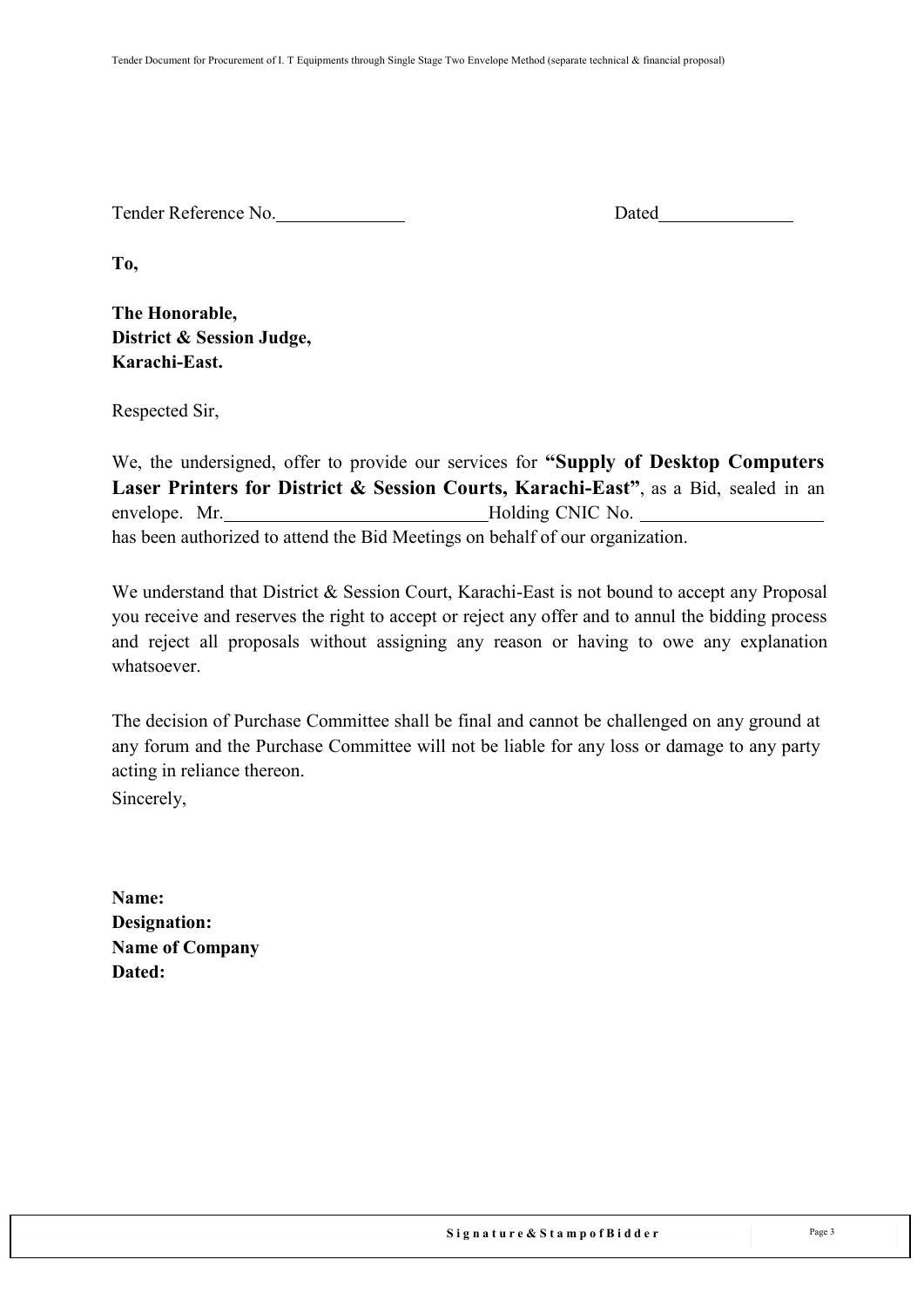# <span id="page-3-0"></span>**1. Introduction & Instruction:**

Dear Tenderer:

The **District & Sessions Courts, Karachi-East** is one of the Judicial Institution of the province of [Sindh](https://en.wikipedia.org/wiki/Sindh) working under kind control High Court of Sindh. We are interested to **purchase Desktop Computers, Laser Printers for District & Session Courts, Karachi-East on Lot wise basis**, as mentioned in tender document, from your esteemed firm / agency in transparent manner. District & Session Courts, Karachi-East reserves the right to increase/ decrease the quantities as per requirement in the light of availability of funds, as per rules.

| <b>Description</b>                                                                            | Date | $\&$ time                              | of Date & time         |                                        | 0t |
|-----------------------------------------------------------------------------------------------|------|----------------------------------------|------------------------|----------------------------------------|----|
|                                                                                               |      | <b>Submission of Bids</b>              | <b>Opening of Bids</b> |                                        |    |
| Supply of Desktop Computers,<br>Laser Printers for District &<br>Sessions Court, Karachi-East |      | $31 - 03 - 2022$<br>at<br>$11:00$ a.m. |                        | $31 - 03 - 2022$<br>at<br>$11:30$ a.m. |    |

### <span id="page-3-1"></span>**2. Principles of Procurement:**

District & Sessions Courts, Karachi-East ensures that procurements are conducted in a *fair and transparent manner* and the object of procurement brings value for money to this Court. Hence, bidders are directed to provide soft copies of scanned tender documents, tax registration certificates, purchase orders, bank maintenance certificate, financial statements and undertaking. All such documents should be merged in one (01) PDF FILE for records.

## <span id="page-3-2"></span>**3. Clarification and Modification of Bidding Documents:**

Bidding Document has been prepared by Procurement Committee as per rules. Clarifications (if any) for contents of bidding documents may be sent to the Procurement Committee through Administration Branch of District & Sessions Courts, Karachi-East in writing, at least five calendar days prior to the date of opening of bid. Clarification in response to a query shall be uploaded on the official website of District & Sessions Courts, Karachi-East. All bidders are advised to visit the website of District & Sessions Courts, Karachi-East for keeping them updated.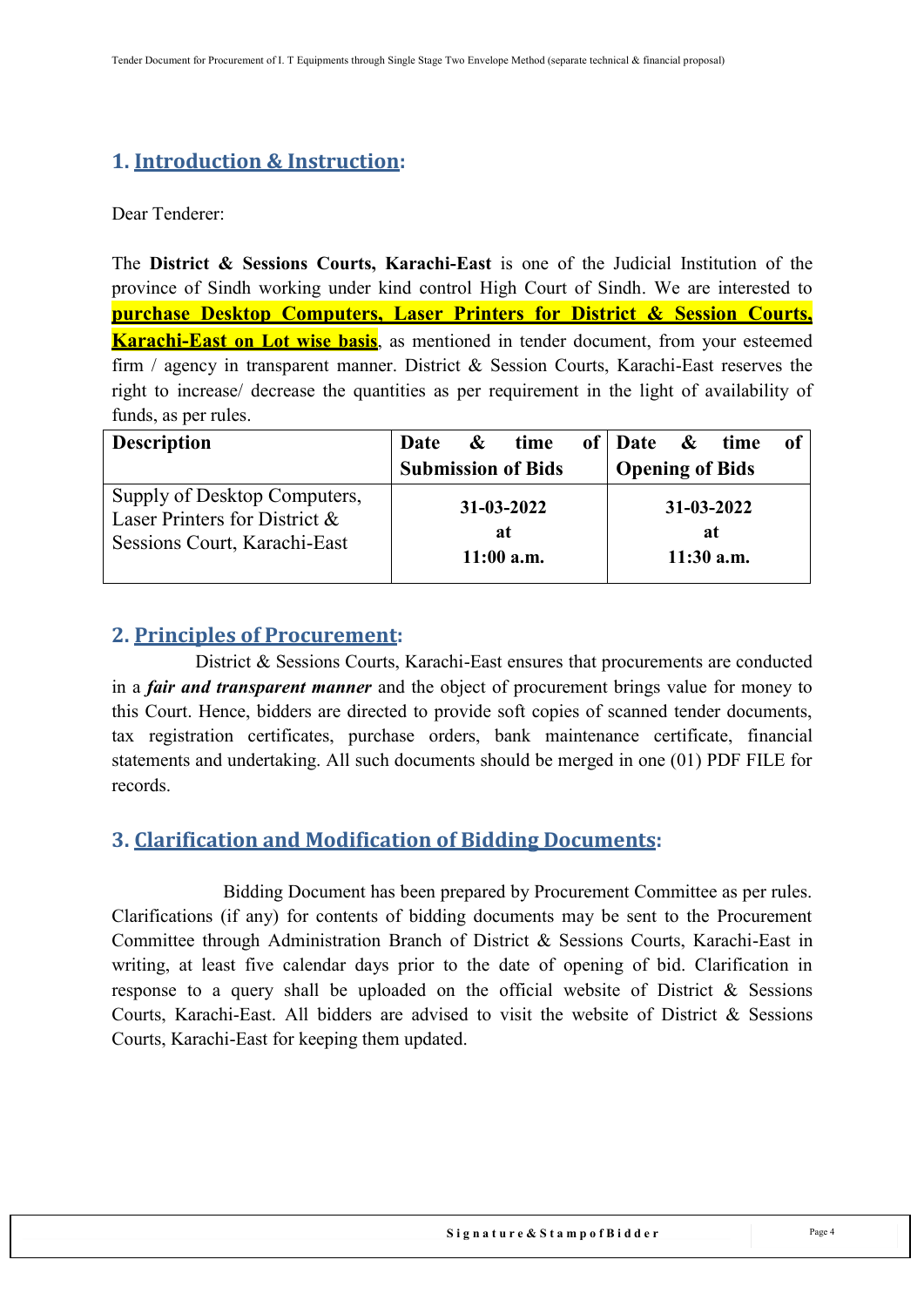It is stated that contents of bidding documents have been carefully read  $\&$ understood. All queries have been properly answered by the concerned Officers of District & Session Courts, Karachi-East well before in time. We do not have any objections on the contents of the biding documents.

| Name:               |  |
|---------------------|--|
|                     |  |
| <b>Designation:</b> |  |
|                     |  |
| Signature & stamp   |  |
|                     |  |
|                     |  |

# <span id="page-4-0"></span>**4. Objection(s) on Bid Evaluation Reports:**

Bid Receiving Time Sheet, Bid Attendance Sheet, Eligibility Criteria Report, Technical Bid Evaluation Report and Financial Bid Evaluation Report shall be uploaded on the official website of District & Session Courts, Karachi-East. Objection(s) if any should be submitted within THREE (03) calendar days of uploading of reports. Thereafter, no objection shall be entertained.

It is undertaken that it is our responsibility to download the above mentioned bid reports from the official website of District & Sessions Courts, Karachi-East. It is also undertaken that objection (s) if any will be submitted within THREE (03) calendar days of uploading of reports and we will not submit any objection after the lapse of time.

| <b>Name</b>        |  |
|--------------------|--|
|                    |  |
| <b>Designation</b> |  |
| <b>Cell Number</b> |  |
| Signature & stamp  |  |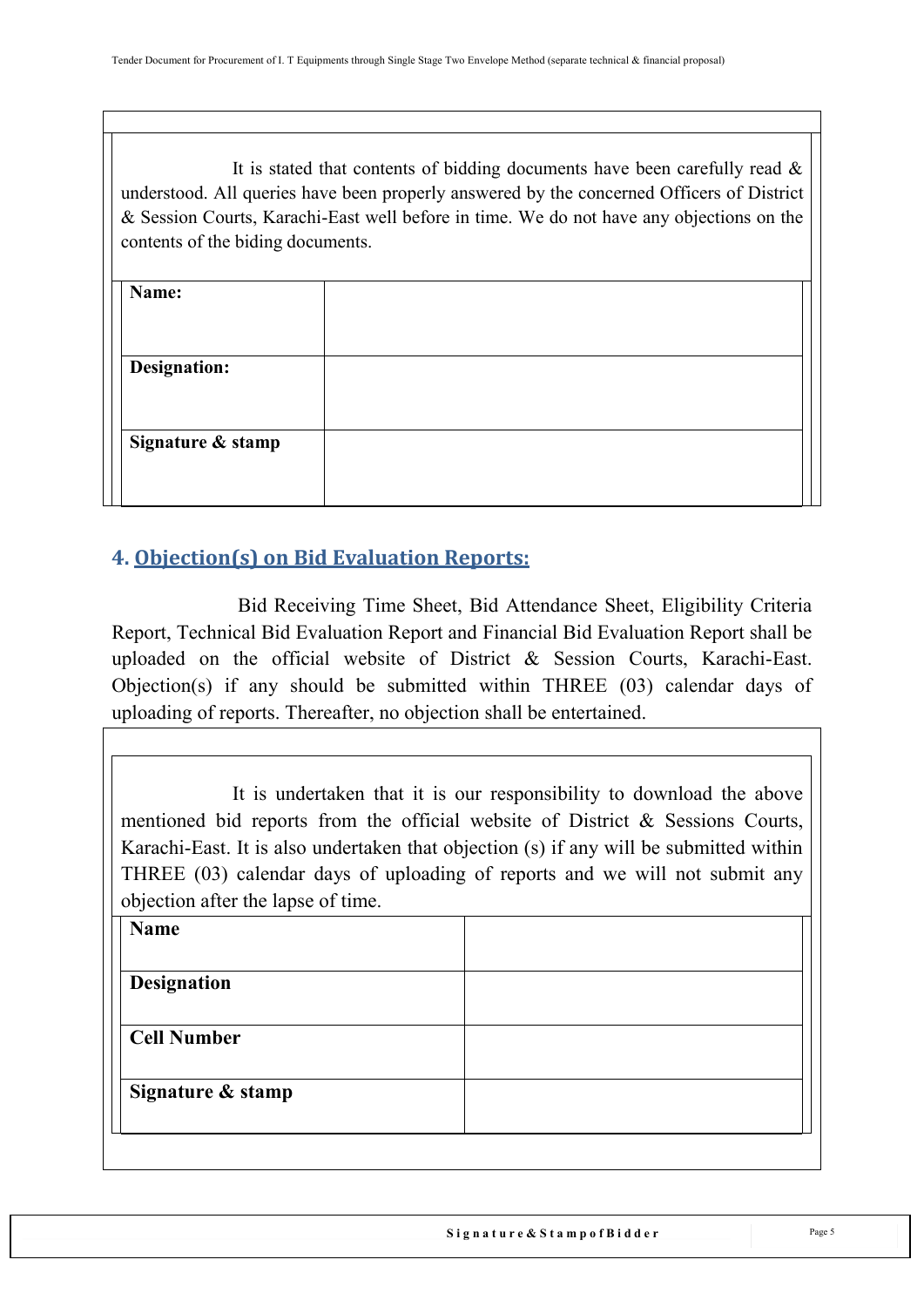## <span id="page-5-0"></span>**5. Preliminary Examination of Bids:**

Procurement Committee shall examine the bids to confirm that all required documents (soft & hard copies) and specifications/ technical documentation requested in bidding documents have been provided, and to determine the completeness of each document submitted. If any of the required documents or information is missing, the bid shall be rejected. Further, District & Sessions Courts, Karachi-East shall examine the Bid to confirm that all terms and conditions specified in the bidding documents have been accepted by the Bidder without any material deviation or reservation.

## <span id="page-5-1"></span>**6. Financial Evaluation of Eligibility Qualified Bid(s):**

**Financial Evaluation of technically qualified Bid (s) shall be done on the basis of unit price without GST**. All government taxes shall be applicable as per rules. Tender may be awarded to the lowest technically bidder (s) subject to fulfillment of all the terms & conditions of bidding documents and specifications/ requirements of District & Sessions Courts, Karachi-East as mentioned in bidding documents.

| S.No           | <b>Eligibility Criteria</b>                                                                                                                                   | Flag          |
|----------------|---------------------------------------------------------------------------------------------------------------------------------------------------------------|---------------|
| 1              | Complete filled, signed & stamped Tender Document                                                                                                             | Flag-A        |
| $\overline{2}$ | Profile of company/firm                                                                                                                                       | Flag-B        |
| $\overline{3}$ | <b>Relevant Tax Registration Certificates</b>                                                                                                                 | $Flag-C$      |
| $\overline{4}$ | Minimum Experience of at least three (03) years                                                                                                               | <b>Flag-D</b> |
| 5              | Copies of at least SIX (06) Purchase Orders of similar nature<br>during the last three years. TWO for each year is mandatory.                                 | Flag-E        |
| 6              | Bidder must be authorized partner with the Principal<br>Manufacturer and should provide manufacturer authorization<br>letter. (for Desktop Computers)         | Flag-F        |
| 7              | MAL (Manufacturer Authorization Letter) for Desktop<br>Computers.                                                                                             | Flag-G        |
| 8              | Dealership/Reseller Certificate for Printers.                                                                                                                 | Flag-H        |
| 9              | Undertaking on Judicial stamp paper that firm has never been<br>blacklisted by any government semi government, autonomous<br>and stated owned organization.   | Flag-I        |
| 10             | Average Financial turnover of at least Rs. 5 million per annum<br>during the last three years. (copies of authenticated financial<br>statements are required) |               |
| 11             | <b>Bank Maintenance Certificate</b>                                                                                                                           | Flag-K        |
| 12             | Good Financial Position of firm<br>(Minimum Rs. 1,000,000/- current balance in bank account is<br>required)                                                   | Flag-L        |

## <span id="page-5-2"></span>**7. Mandatory Qualification/ Eligibility Criteria:**

All documents must be placed in the sequence and flagged as mentioned above.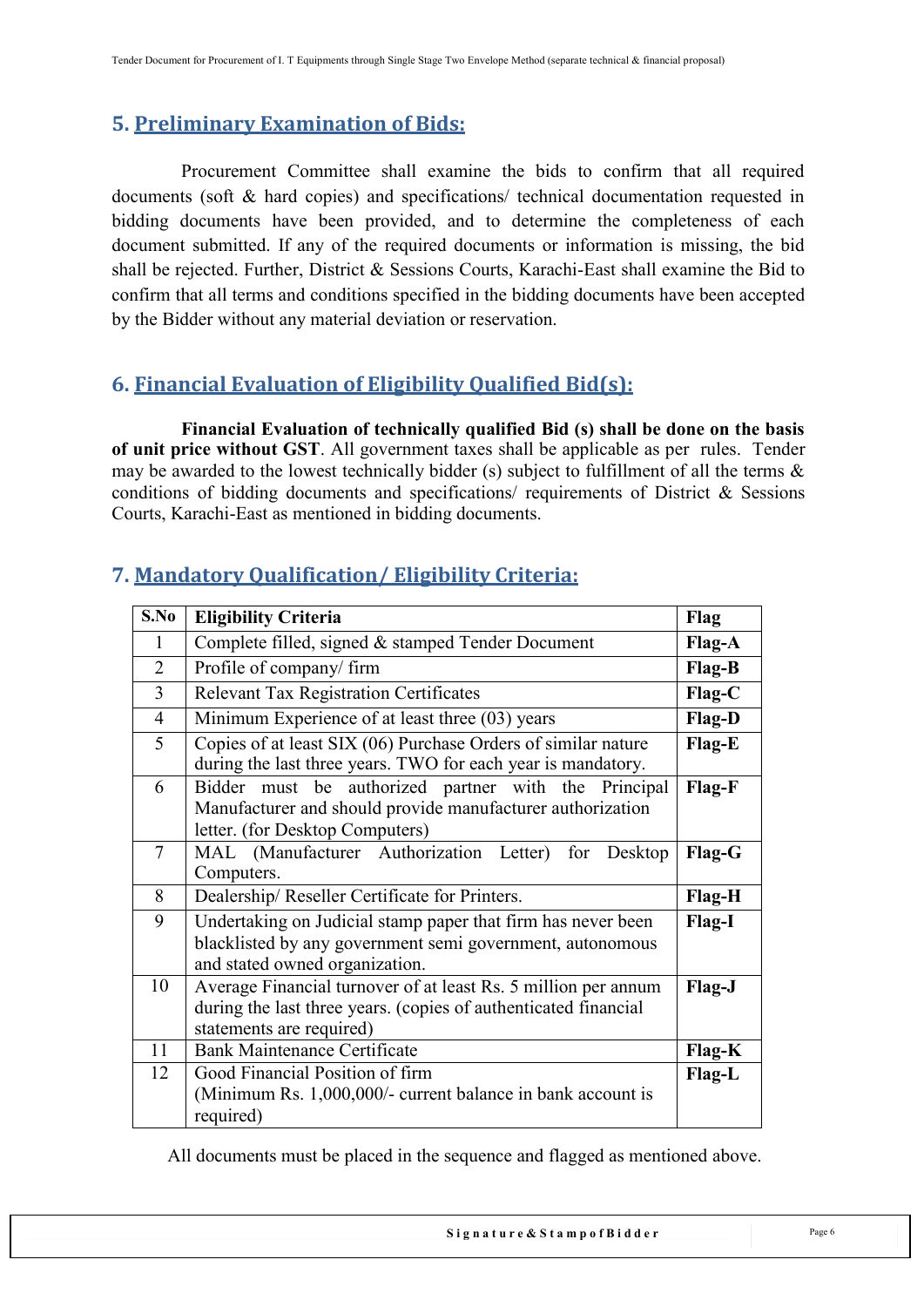It is undertaken that I have provided soft and hard copies of the above mentioned documents which are required for assessing the eligibility criteria. All the documents have been placed in sequence and flagged as mentioned above. It is understood that District & Sessions courts, Karachi-East reserves the right to reject our bid/ disqualify us in case of nonavailability/proper flagging of the above mentioned documents and decision of District & Sessions Courts, Karachi-East shall be final.

| Name:               |  |
|---------------------|--|
|                     |  |
| <b>Designation:</b> |  |
|                     |  |
| Signature & stamp   |  |
|                     |  |

| S.No                    | Purchase Order issued  | Purchase        | Date     | of   Make/ Model/ |
|-------------------------|------------------------|-----------------|----------|-------------------|
|                         | by                     | <b>Order No</b> | Purchase | <b>Brand</b>      |
|                         | (Name of Organization) |                 | Order    |                   |
| $\overline{1}$          |                        |                 | $-2018$  |                   |
| $\overline{2}$          |                        |                 | $-2018$  |                   |
| $\overline{\mathbf{3}}$ |                        |                 | $-2019$  |                   |
| $\overline{4}$          |                        |                 | $-2019$  |                   |
| $\overline{5}$          |                        |                 | $-2020$  |                   |
| 6                       |                        |                 | $-2020$  |                   |
| $\overline{7}$          |                        |                 | $-2021$  |                   |
| $\overline{8}$          |                        |                 | $-2021$  |                   |
| $\overline{9}$          |                        |                 |          |                   |

### <span id="page-6-0"></span>**7.1. Details of Purchase Orders of Desktop Computers**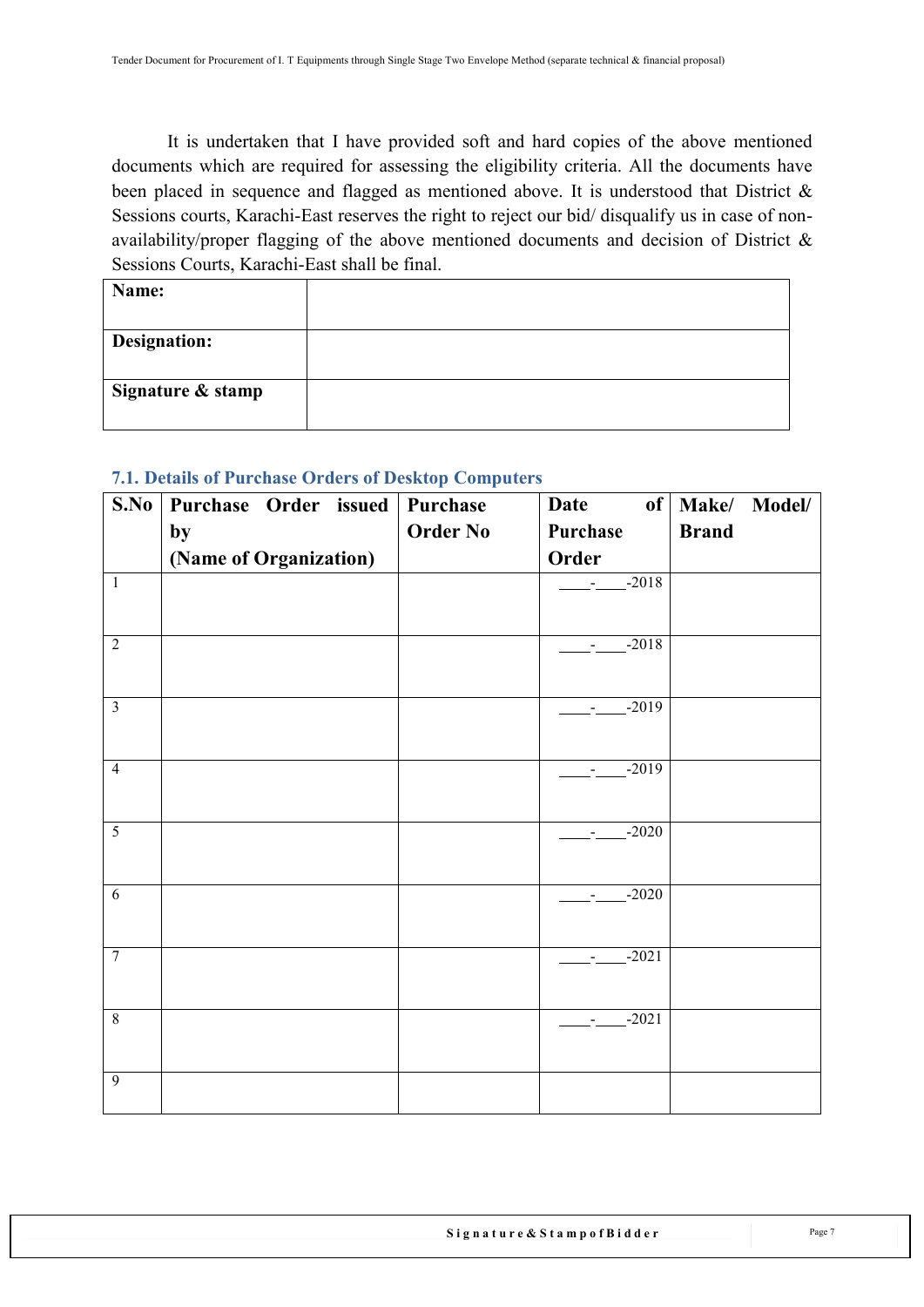<span id="page-7-0"></span>

| $\mathbf{r}$ .<br>S.No  | . Details of<br>1 ui viito<br>Purchase Order issued   Purchase | OT GUIS OF EASURE FILITURES | Date     | of   Make/ Model/ |
|-------------------------|----------------------------------------------------------------|-----------------------------|----------|-------------------|
|                         |                                                                | <b>Order No</b>             | Purchase | <b>Brand</b>      |
|                         | by                                                             |                             | Order    |                   |
|                         | (Name of Organization)                                         |                             |          |                   |
| $\overline{1}$          |                                                                |                             | $-2018$  |                   |
|                         |                                                                |                             |          |                   |
| $\overline{2}$          |                                                                |                             | $-2018$  |                   |
|                         |                                                                |                             |          |                   |
|                         |                                                                |                             |          |                   |
| $\overline{\mathbf{3}}$ |                                                                |                             | $-2019$  |                   |
|                         |                                                                |                             |          |                   |
| $\overline{4}$          |                                                                |                             | $-2019$  |                   |
|                         |                                                                |                             |          |                   |
| $\overline{5}$          |                                                                |                             | $-2020$  |                   |
|                         |                                                                |                             |          |                   |
|                         |                                                                |                             |          |                   |
| $\sqrt{6}$              |                                                                |                             | $-2020$  |                   |
|                         |                                                                |                             |          |                   |
| $\overline{7}$          |                                                                |                             | $-2021$  |                   |
|                         |                                                                |                             |          |                   |
|                         |                                                                |                             |          |                   |
| $\overline{8}$          |                                                                |                             | $-2021$  |                   |
|                         |                                                                |                             |          |                   |
| $\overline{9}$          |                                                                |                             |          |                   |
|                         |                                                                |                             |          |                   |
| 10                      |                                                                |                             |          |                   |
|                         |                                                                |                             |          |                   |
| $11\,$                  |                                                                |                             |          |                   |
|                         |                                                                |                             |          |                   |
|                         |                                                                |                             |          |                   |
|                         |                                                                |                             |          |                   |
| $\overline{12}$         |                                                                |                             |          |                   |
|                         |                                                                |                             |          |                   |

#### **7.2. Details of Purchase Orders of Laser Printers**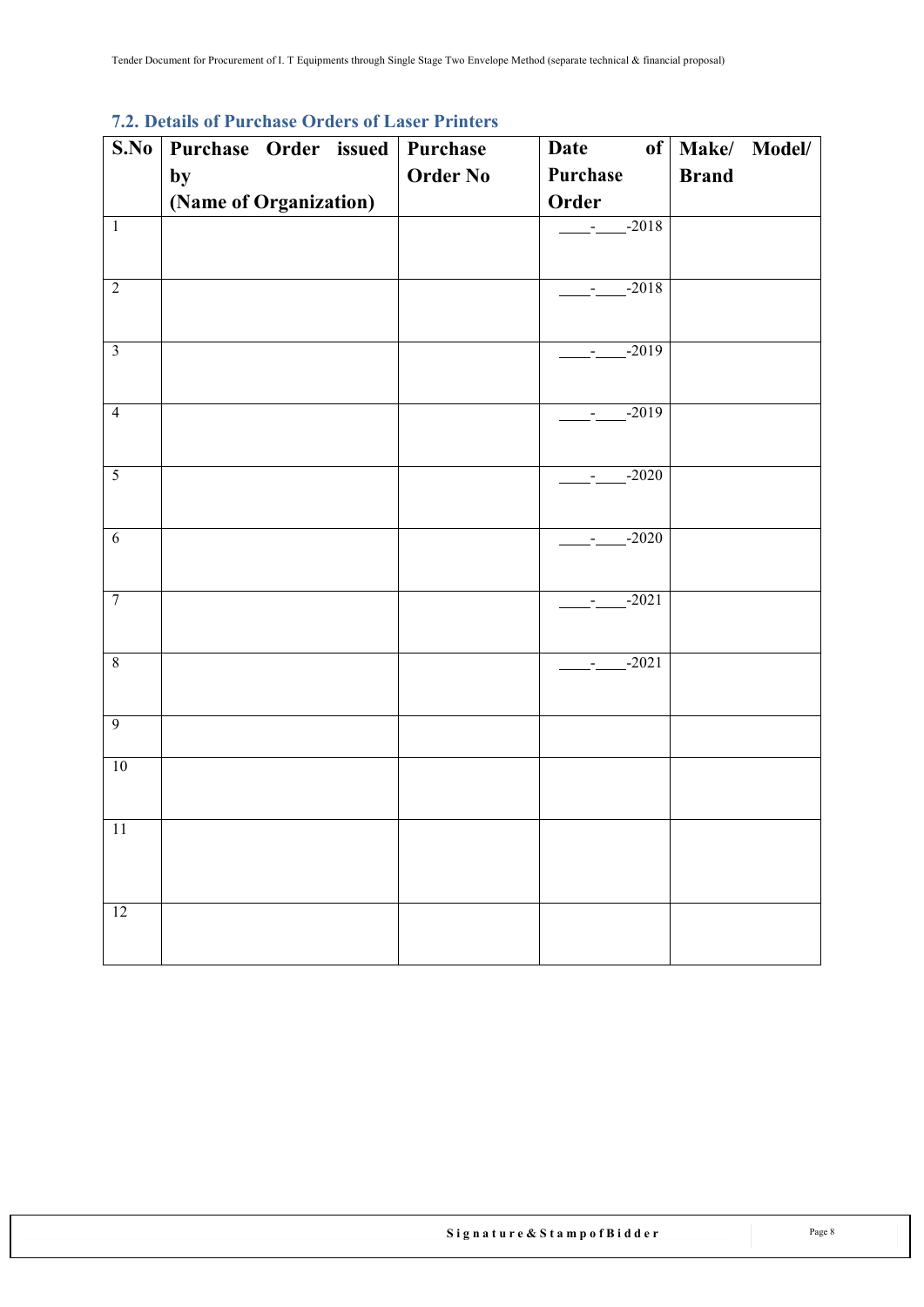| S.No           | <b>Financial Year</b> | Turnover/sales (Rs.) in | Turnover/sales (Rs.) in words |
|----------------|-----------------------|-------------------------|-------------------------------|
|                |                       | figure                  |                               |
| 1              | 2019                  |                         |                               |
|                |                       |                         |                               |
|                |                       |                         |                               |
|                |                       |                         |                               |
| $\overline{2}$ | 2020                  |                         |                               |
|                |                       |                         |                               |
|                |                       |                         |                               |
|                |                       |                         |                               |
| 3              | 2021                  |                         |                               |
|                |                       |                         |                               |
|                |                       |                         |                               |

### <span id="page-8-0"></span>**7.3. Details of Financial Turnover during the last three (03) years**

### **7.4. Details of Official Bank Account of Bidder**

<span id="page-8-1"></span>

| Name of Bank                 |  |
|------------------------------|--|
| <b>Branch Code</b>           |  |
| <b>Address of Bank</b>       |  |
| <b>Bank Account Number</b>   |  |
| <b>Available Balance Rs.</b> |  |

### <span id="page-8-2"></span>**7.5. Details of MAL (Manufacturer Authorization Letter)**

| Date of issuance of MAL       |  |
|-------------------------------|--|
| Date of expiry of MAL         |  |
| <b>MAL Certificate Number</b> |  |
| <b>MAL</b> issued by          |  |

# <span id="page-8-3"></span>**7.6. Details of Dealership Certificate**

| Date of issuance of Dealership Certificate |  |
|--------------------------------------------|--|
| Date of expiry of Dealership Certificate   |  |
| <b>Dealership Certificate Number</b>       |  |
| <b>Dealership Certificate issued by</b>    |  |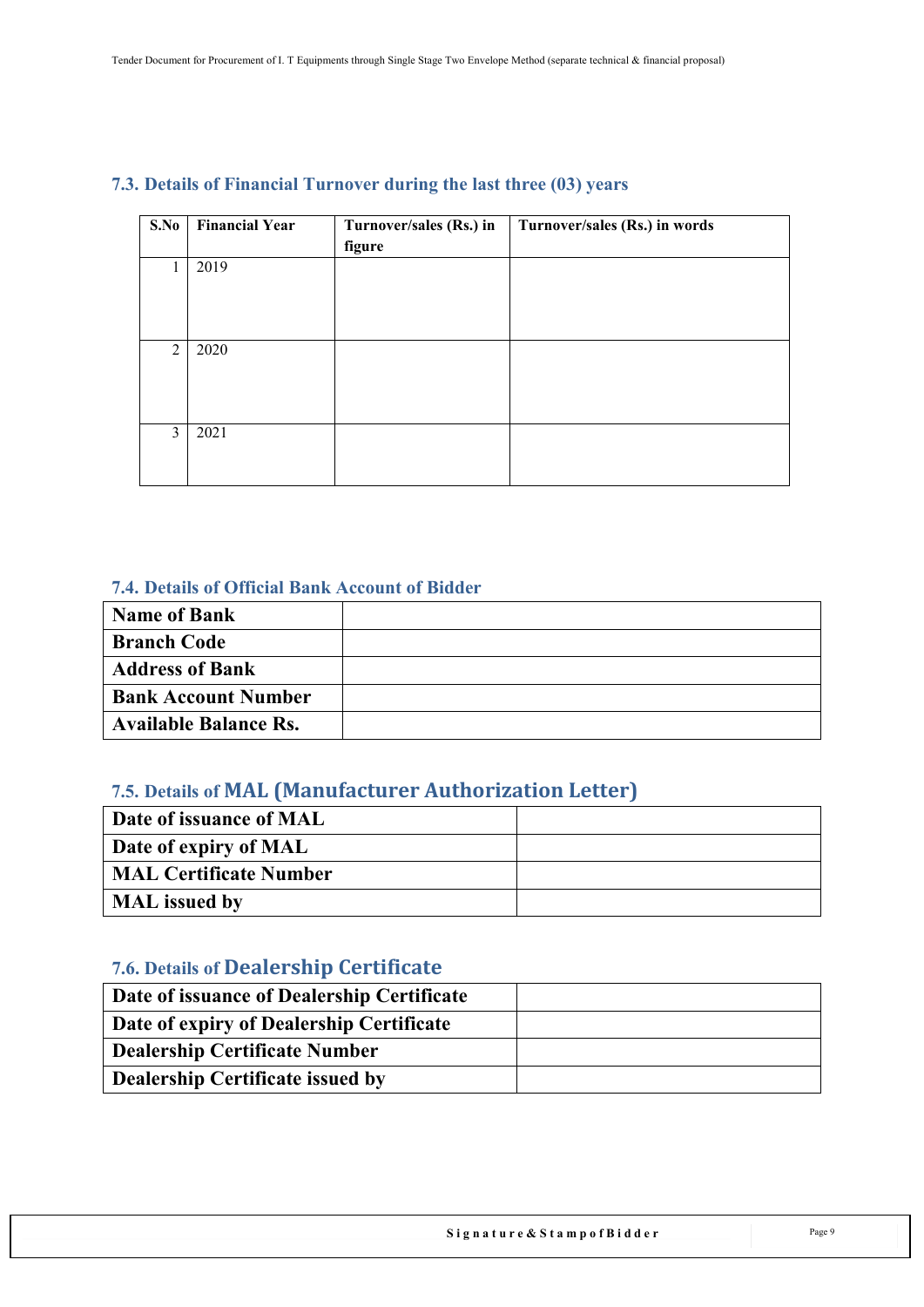## <span id="page-9-0"></span>**8. Desired Specifications & Technical Proposal:**

## <span id="page-9-1"></span>**8.1. LOT NO. 1: DESKTOP COMPUTER**

| Desired specifications of District & Sessions Courts, Karachi-East                                                              | Quantity       |
|---------------------------------------------------------------------------------------------------------------------------------|----------------|
| Branded, Business Series Desktop Computer preferably from the top<br><b>International Brands OR EQUIVALENT/HIGHER STANDARD</b>  |                |
| <b>Processor:</b><br>11 <sup>th</sup> Generation, Ci3 or Ci5-1145/3.7 GHz up to 4.1 GHz or higher                               | 0 <sub>5</sub> |
| <b>Chipset M/Board:</b><br>Intel® 600 Series Desktop Chipsets or equivalent standard<br>that can support                        |                |
| (a). Intel 11 <sup>th</sup> Generation or higher Processors<br>(b). RAM 32 GB<br>(c). SSD 256 GB or higher                      |                |
| Casing:<br>Tower or mini Tower                                                                                                  |                |
| <b>RAM</b> (installed):<br>2 X 4 GB DDR4 (Total 8 GB)                                                                           |                |
| <b>Hard drive (installed):</b><br>1 TB SATA (7200 rpm or higher)                                                                |                |
| <b>Optical Drive:</b><br><b>DVD R-W</b>                                                                                         |                |
| <b>Connectivity:</b><br>LAN 10/100/1000                                                                                         |                |
| <b>Power Supply:</b><br>180 w or higher                                                                                         |                |
| <b>Key board &amp; Mouse:</b><br>Manufacture's brand.                                                                           |                |
| LED:<br>18.5" / 19" LED (Manufacture's brand).                                                                                  |                |
| <b>Warranty:</b><br>3 years Manufacture's Comprehensive warranty (with parts, labour & onsite)<br>OR EOUIVALENT/HIGHER STANDARD |                |

Note: Purchase Orders will be issued from the office of the District & Sessions Courts, Karachi-East and quantity may be increased or decreased as per their requirement and availability of budget.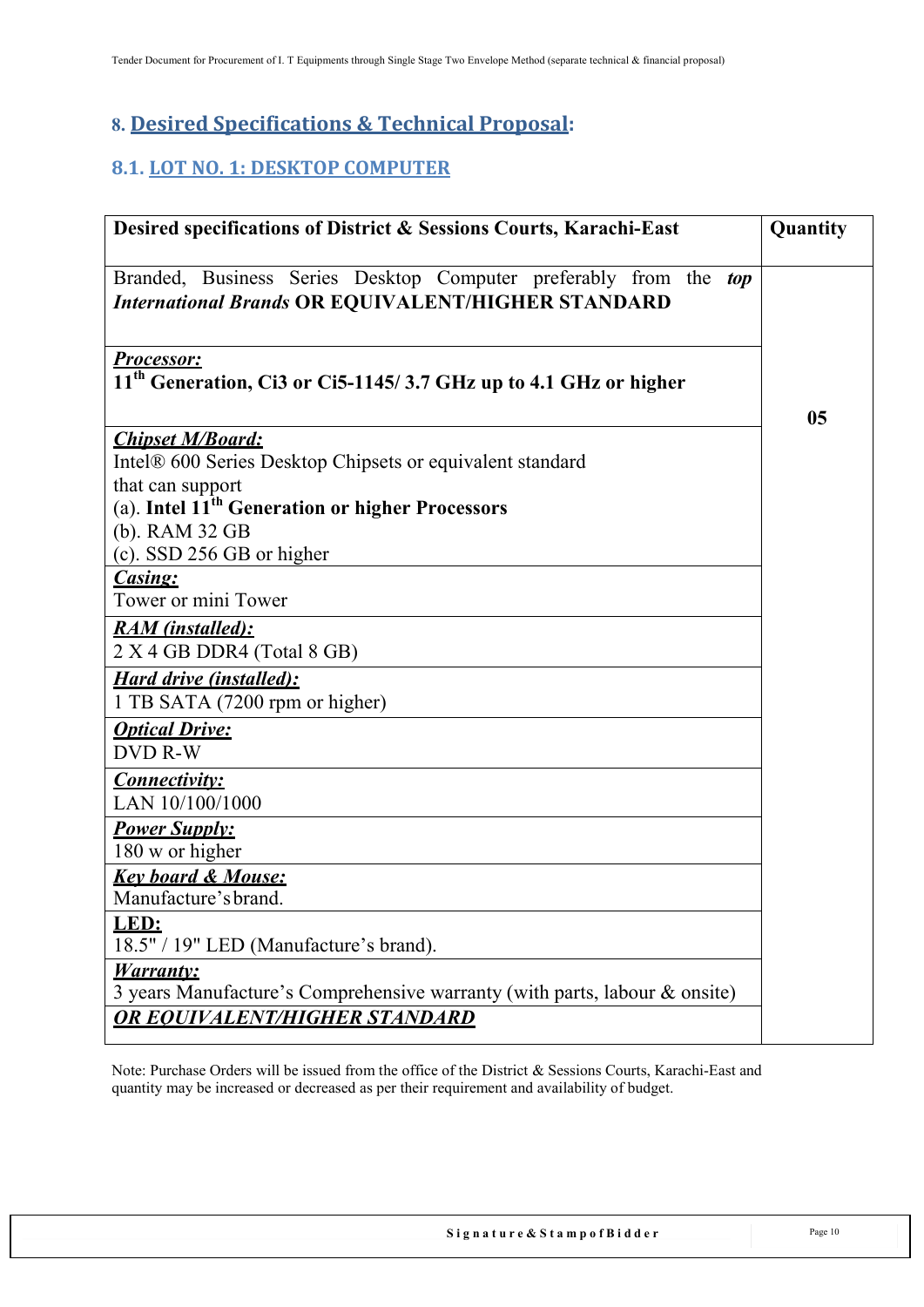## <span id="page-10-0"></span>**8.2. LOT NO. 2: LASER PRINTER**

| Desired specifications of DISTRICT & SESSION COURT, KARACHI-EAST        | Quantity |
|-------------------------------------------------------------------------|----------|
| <b>Technology:</b>                                                      |          |
| Laser Jet                                                               |          |
| <b>Brand:</b>                                                           |          |
| HP & Canon or equivalent/ higher standard                               |          |
| <b>Print Speed(Black):</b>                                              | 05       |
| 18 PPM or higher                                                        |          |
| <b>Cost Effective &amp; Economical:</b>                                 |          |
| Printer must be cost effective $\&$ economical in term of copying cost/ |          |
| consumables item cost & recurring cost of toner/cartridge/drum.         |          |
| <b>Warranty:</b>                                                        |          |
| 2 years warranty (with parts, labor & onsite)                           |          |

Note: Purchase Orders will be issued from the office of the District & Session Court, Karachi-East and quantity may be increased or decreased as per their requirement and availability of budget.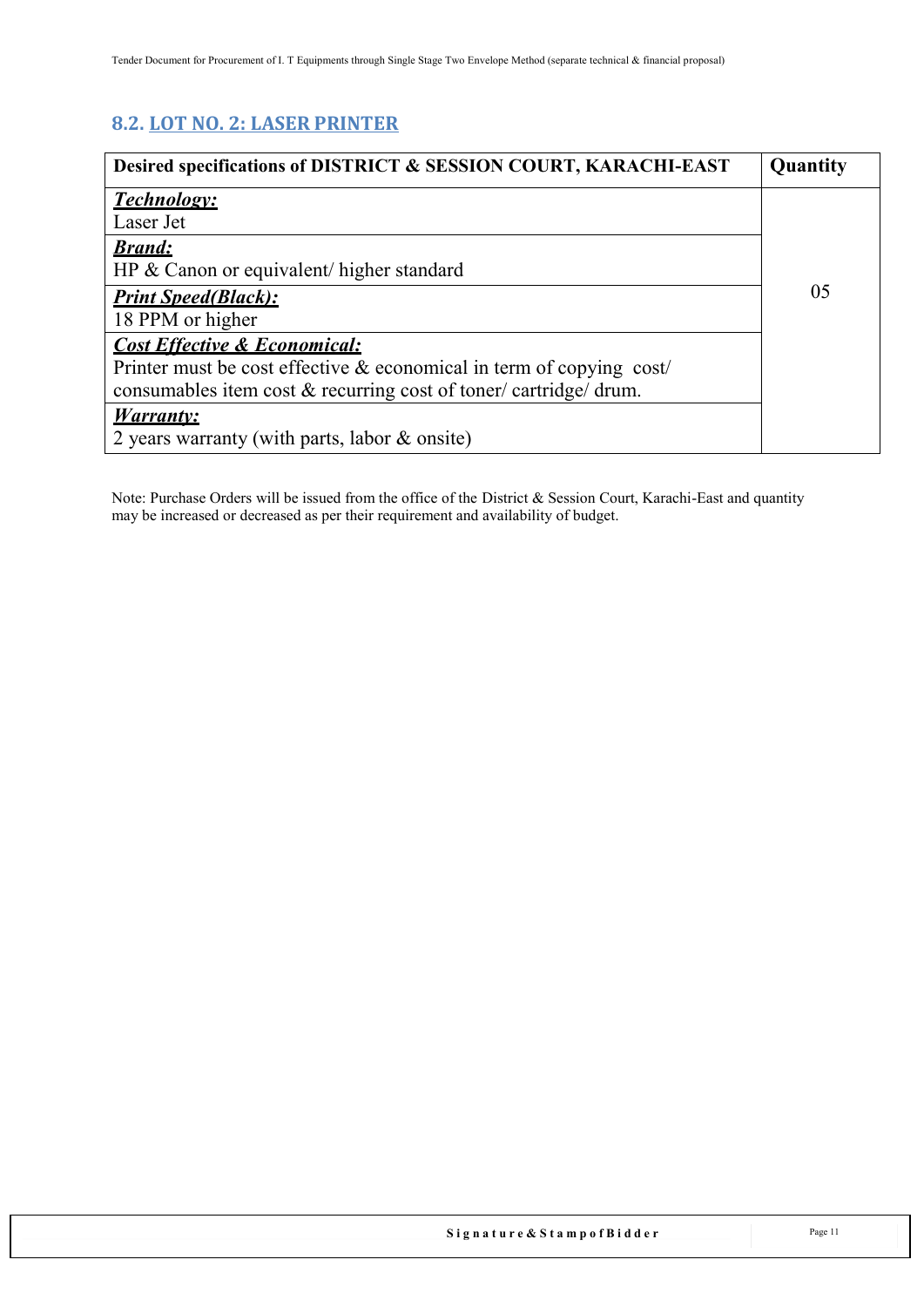Note: Purchase Orders will be issued from the office of the District & Session Court, Karachi-East and quantity may be increased or decreased as per their requirement and availability of budget.

### <span id="page-11-0"></span>**9. Estimated Required Quantity:**

| <b>Item</b>              | <b>Required Quantity</b> |
|--------------------------|--------------------------|
| <b>Desktop Computers</b> |                          |
| <b>Laser Printers</b>    |                          |

Quantity may be increased or decreased as per requirement and availability of budget.

#### <span id="page-11-1"></span>**10. Sample of Financial Proposal ( to be submitted on official letter head):**

Bidders are advised to submit separate financial proposal for each lot as per following format on the official letter head of bidder which must be properly signed & stamped.

### <span id="page-11-2"></span>**10.1. Financial Proposal of Lot No. 1**

| S.No | Make & Model | Unit Price without GST  <br>Rs. (in figures) | Unit Price without<br><b>GST Rs.</b> (in words) |
|------|--------------|----------------------------------------------|-------------------------------------------------|
|      |              |                                              |                                                 |

### <span id="page-11-3"></span>**10.2. Financial Proposal of Lot No. 2**

| S.No | Make & Model | Unit Price without GST<br>Rs. (in figures) | Unit Price without<br><b>GST Rs. (in words)</b> |
|------|--------------|--------------------------------------------|-------------------------------------------------|
|      |              |                                            |                                                 |

- No extra charges shall be paid for transportation at the District & Session Court, Karachi-East.
- All Government taxes shall be applicable as per rules.
- Taxes shall be deducted by the concerned department and its decision shall be final.
- Bidder should be active vendor I.D at the time of submission of bill.
- Bidder shall be bound to submit all required documents along with bill in the District & Session Court, Karachi-East.
- District & Session Court, Karachi-East believes in honesty, integrity and transparency in procurement. Bidders are advised to report the corruption matters directly to Superintendent, District & Sessions Courts, Karachi-East, if they are asked to give gifts/ bribe/ cash/ etc for receiving cheques.

| Name               |  |
|--------------------|--|
| <b>Designation</b> |  |
| Cell Number        |  |
| Signature & stamp  |  |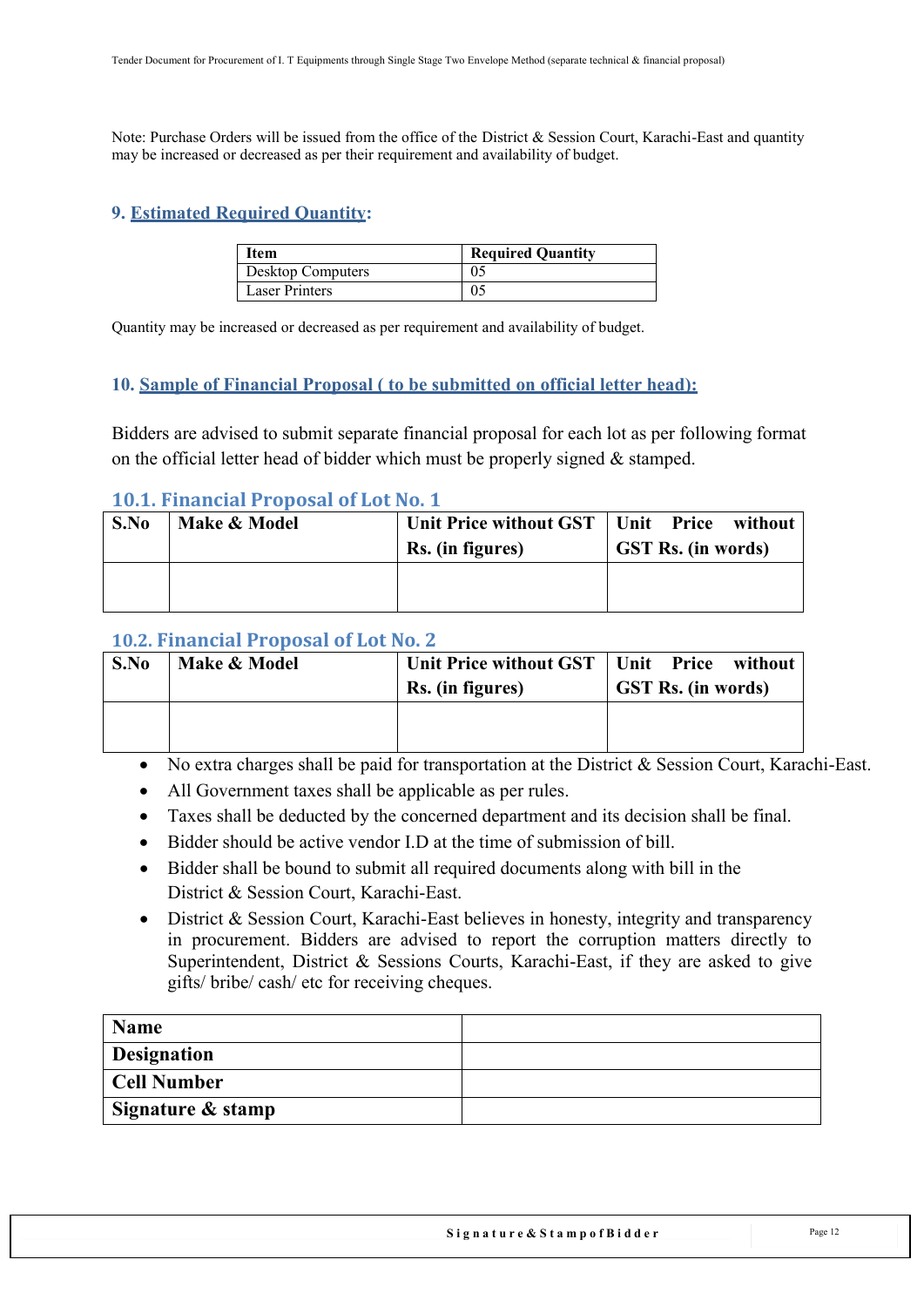### <span id="page-12-0"></span>**10.3. Sample of Calculation of Bid Security (along with financial proposal)**

- 1. **Bid Security of 1% of total quoted amount** will be deposited along with Tender Document in shape of BID SECURITY FORM/ PAY ORDER/ BANK DRAFT as reflected in tender notice.
- 2. Bid Security should favor , District & Sessions Courts, Karachi-East.
- 3. Separate Bid Security must be submitted for each item as per following format.

| <b>Bid Security for Desktop Computers/ Laser Printers</b> |                                                |          |                              |  |
|-----------------------------------------------------------|------------------------------------------------|----------|------------------------------|--|
| Make & Model of Quoted Item                               | <b>Unit Price without</b><br><b>GST</b><br>Rs. | Quantity | Amount<br>without GST<br>Rs. |  |
|                                                           |                                                |          |                              |  |
|                                                           |                                                |          |                              |  |
| <b>Total Amount (without GST)</b>                         |                                                |          |                              |  |
| 1% of Total Amount                                        |                                                |          |                              |  |
| <b>Pay Order Number</b>                                   |                                                |          |                              |  |
| <b>Pay Order Issuance Date</b>                            |                                                |          |                              |  |
| <b>Name of Banker</b>                                     |                                                |          |                              |  |
| <b>Amount of Pay Order</b>                                |                                                |          |                              |  |
| <b>Period of Validity</b>                                 |                                                |          |                              |  |

- 1. Rates must be quoted in Pakistani Currency.
- 2. Quantity may be increased or decreased as per rules and keeping in view the availability of budget.
- 3. Rates must be quoted without GST. GST shall be applicable as per rules.
- 4. All government taxes shall be applicable as per rules.
- 5. All government taxes will be deducted by the concerned department and its decision shall be final in respect of taxation and billing.
- 6. Bidders must have active Vendor ID of A.G Sindh.
- 7. Successful Bidder (s) will be required to submit complete bill along with copies of required documents to Accounts Branch of District & Session Court, Karachi-East for forwarding the same to Accountant General Sindh, Karachi.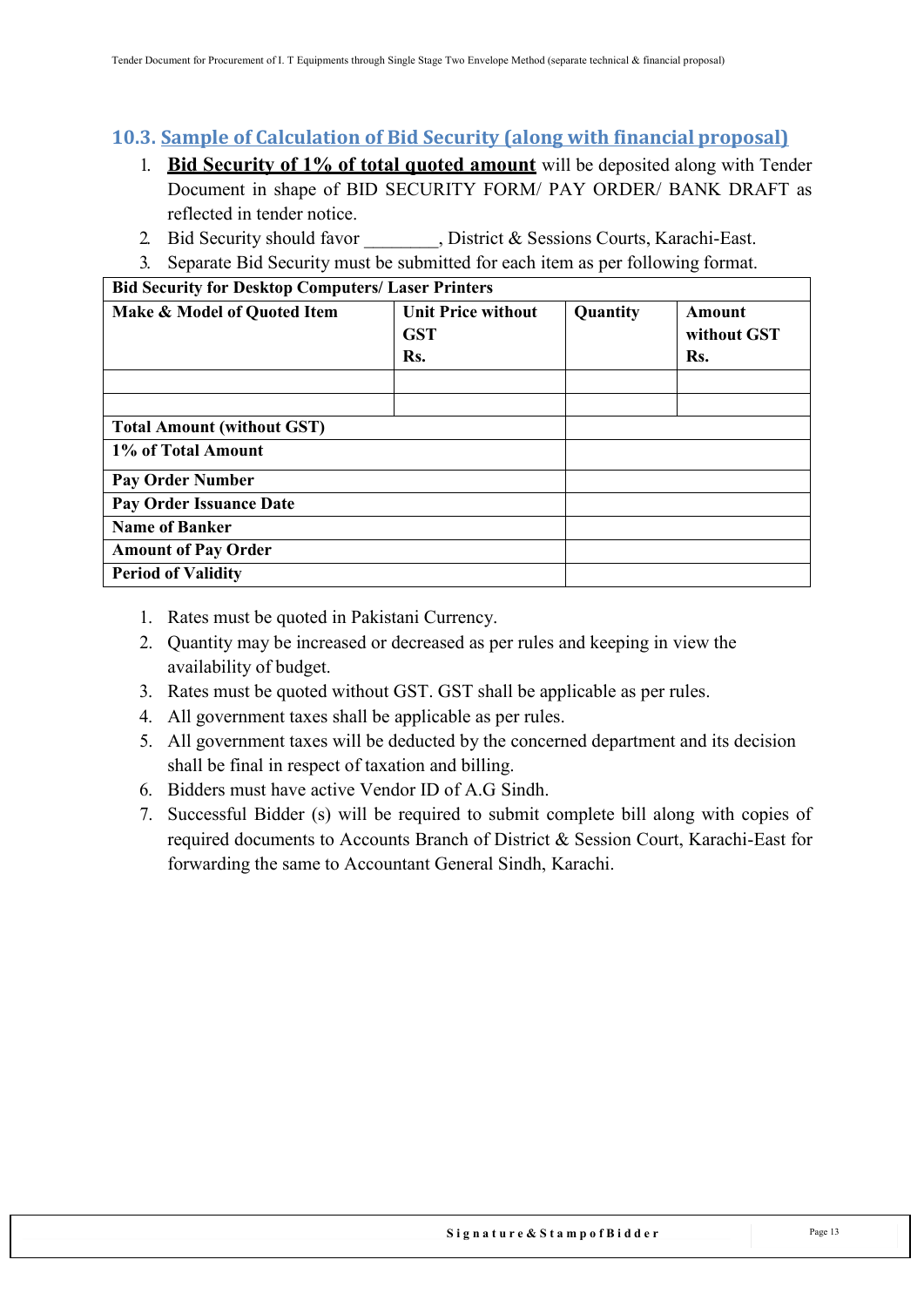### <span id="page-13-0"></span>**11. Terms & Conditions:**

- 1. **Bidding Method**: *Single Stage-Two Envelopes* method will be adopted for bidding process as per SPPRA Rules. Bidders are required to submit separate technical & financial proposal.
- 2. **Qualification/ Eligibility:** Bidders are bound to submit soft and hard copies of all documents as mentioned in Eligibility Criteria Section, in order to establish their eligibility to participate in bid. In case of non-availability/ non-flagging of either, soft or hard copy, bidder may be disqualified.
- 3. **Release of Bid Security**: The bid security of unsuccessful bidder will be released by DISTRICT & SESSION COURT, KARACHI-EAST after award of work or after expiry of bid validity period as per rules.
- 4. **Late Bids**: District & Session Court, Karachi-East shall not consider any bid that arrives after the deadline for submission of bids, as reflected in NIT. Any bid received after the deadline for submission of bids shall be declared late, rejected, and returned unopened to the Bidder.
- 5. **Responsive Bids**: A substantially responsive Bid is one that conforms to all the terms, conditions, and specifications of the Bidding Documents without material deviation, reservation, or omission. Non-responsive Bids shall not be considered. Bidders are advised in their own interest to prepare their bids as per format, requirements, terms & conditions, mentioned in bid documents. Bidders are also advised to submit soft and hard copies of all required documents along with their bids.
- 6. **Award of Contract**: District & Session Court, Karachi-East may award the Contract to the **technically qualified Bidder** whose offer has been determined to be the lowest bid and is substantially responsive to the Bidding Documents, provided further that the Bidder is determined to be qualified to perform the Contract satisfactorily.
- 7. **Notification/ Purchase Order for Award of Contract**: Prior to the expiration of the period of bid validity, District & Session Court, Karachi-East will notify the successful Bidder, in writing, that its Bid has been accepted. Until a formal Contract is prepared and executed, the purchase order/ notification of award shall constitute a binding Contract.
- 8. **Performance Security**: The bid security of successful bidder will be released by District & Session Court, Karachi-East after submission of Performance Security equal to **5% of total cost of contract** in the office of District & Sessions Courts, Karachi-East.
- 9. **Release of Performance Security**: Performance Security shall be released by the the office of District & Sessions Courts, Karachi-East after successful delivery of goods and issuance of satisfactory certificate from the concerned department.
- 10. **Validity Period:** The procurement contract will be awarded within bid **validity period i.e. 90 days** as per Rules.
- 11. **Receiving/Acceptance of Purchase Order:** The vendor will sign the copy of the Purchase Order as acknowledgement. Copy of Purchase Order along with relevant documents must be submitted along with bill.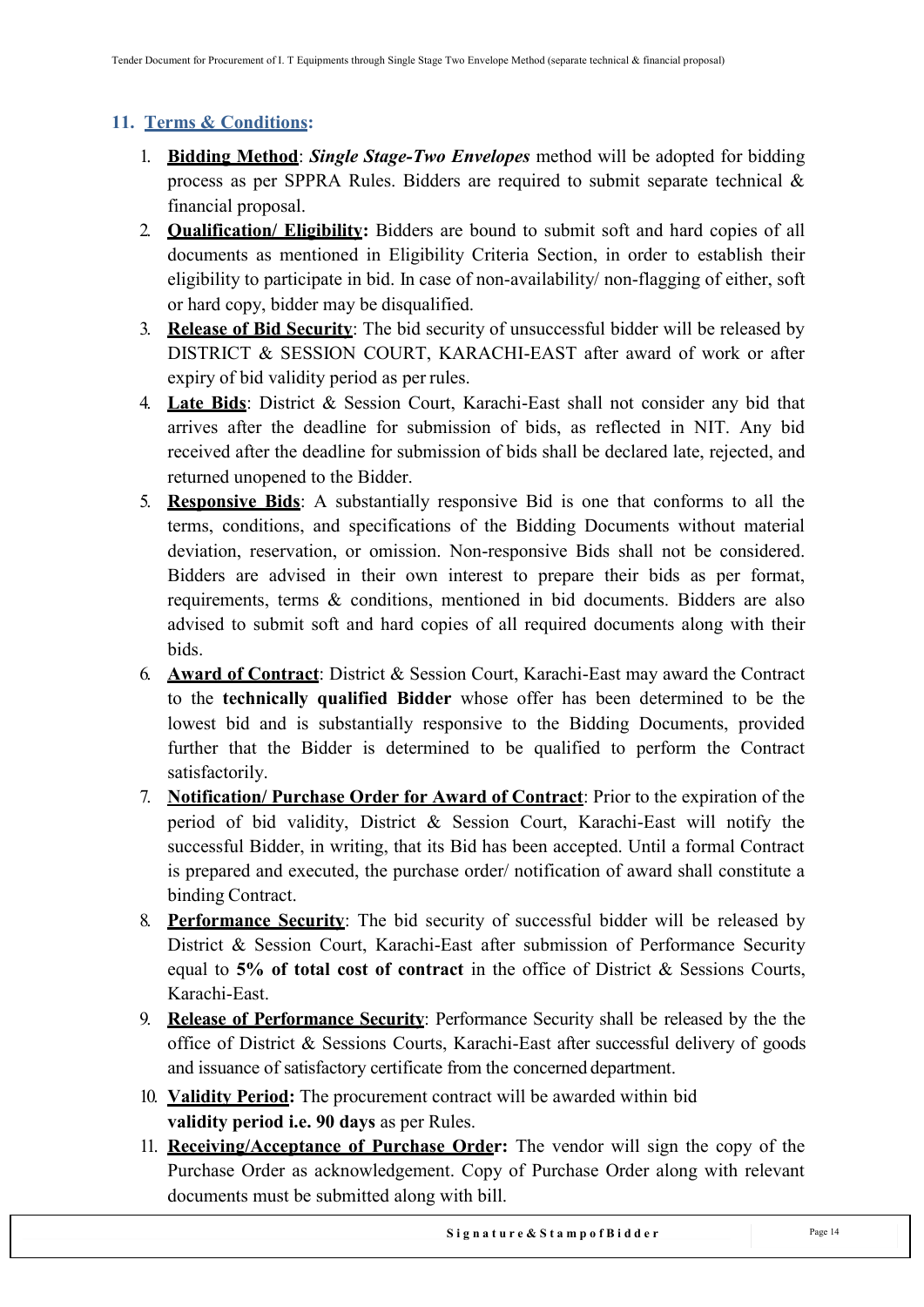- 12. **Delivery Mechanism**: Successful bidder shall deliver the goods within **fifteen (15) calendar days** of issuance of Purchase Order or as mutually decided by the District & Session Judge, Karachi East & Supplier.
- 13. **Delayed Delivery:** 1% penalty of the total amount will be imposed per day for which the company/firm/agency failed to deliver within the delivery/execution period or the request for extension in delivery time declined by DISTRICT & SESSION COURT, KARACHI-EAST.
- 14. **Transportation:** Goods will be delivered to District & Sessions Courts, Karachi-East and no extra charges shall be paid for transportation of goods.
- 15. **Inspection:** Physical inspection will be carried out by the concerned staff of District & Sessions Courts, Karachi-East. Ordered material is subject to final inspection at the time of delivery.
- 16. **Quantity Delivered:** Competent Authority reserves the right to increase/decrease the quantity as per requirement and availability of funds, as per rules.
- 17. **Payment Term:** Payment shall not be made in advance before making delivery.
- 18. **Condition of Goods**: All items must meet in all respects with the specifications & conditions of the Order and must be in good condition & conform to the bestindustrial quality standards; otherwise they will be liable to be rejected as per rules.
- 19. **Rejection of Goods:** We reserve the right to cancel any or all the items if material is not in accordance with our specification or if the delivery is delayed.
- 20. **Disclosure of Confidential Script/Material:** All rights reserve with the DISTRICT & SESSION COURT, KARACHI-EAST and no information either in written/electronic media/copying form should be disseminated without the permission of the authority.
- 21. **Resolution of Differences:** In case of any difference or dispute arises between the parties, the same shall be dealt with as perrules.
- 22. **Rules, Regulations & Policies:** All rules, regulations and policies will be governed in accordance to the SPPRA.
- 23. **Mistakes in Calculation:** The contractor/ supplier will be liable for any mistakes in calculation of price/ rate and amount and shall be liable to suffer the loss arises at any stage of contract, due to mistakes in calculation or tax rates.
- 24. **Government tax(es), levi(es) and charges(s)**: All Government taxes (including Income tax and stamp duty), levies and charges will be charged as per rules. Bidder should keep them updated regarding taxation issues in consultation with the relevant tax regulatory authorities.
- 25. **Stamp Duty**: Stamp duty will be levied as perrules.
- 26. **Alternative Bids**: Alternative bids shall not be considered.
- 27. **Cost of Bidding**: The Bidder shall bear all costs associated with the preparation and submission of its bid, and District & Session Court, Karachi-East shall not be responsible or liable for those costs, regardless of the conduct or outcome of the bidding process.
- 28. **Rights of District & Session Court, Karachi-East**: District & Session Court, Karachi-East reserves the right to accept or reject any bid, and to annul the bidding process and reject all bids at any time prior to contract award, without thereby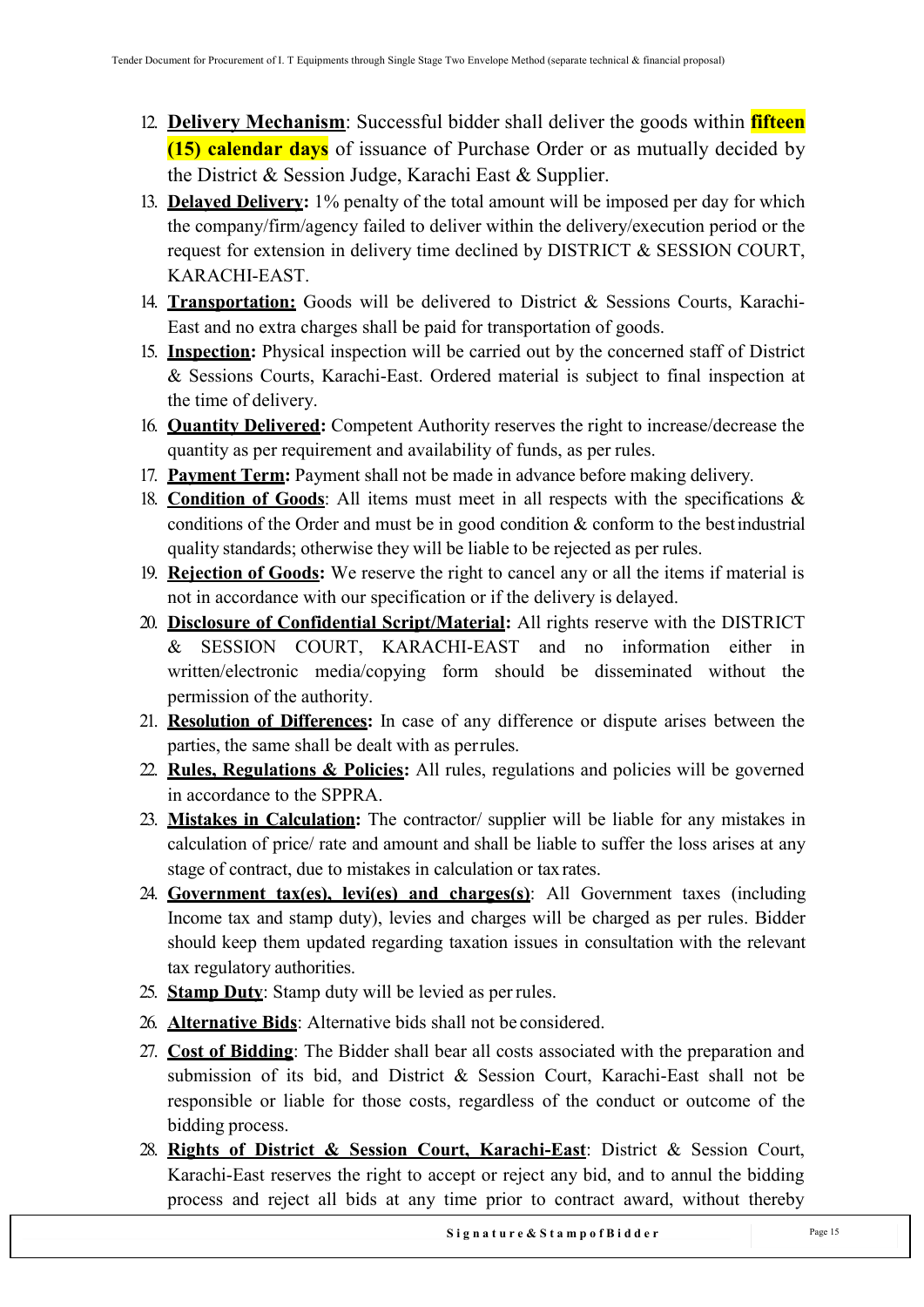incurring any liability to Bidders.

- 29. **Interest on Late Payments**: No interest shall be paid on late payment if cheque is received late from the concerned office. However, every effort shall be made for timely payments to successful bidders.
- 30. **Insurance:** The goods supplied under that contract should be fully insured. All cost of insurance shall be paid by the successful bidder. If the goods are not insured then risk if any shall be suffered by the successful bidder.
- 31. **Warrants:** Supplier must warrants that goods supplied would be new, unused and as per best industrial standards.
- 32. **Termination of Contract**: DISTRICT & SESSION COURT, KARACHI-EAST may terminate the contract, if the successful bidder fails to supply all or parts of goods within definite time or fails to perform any other obligations of contract or bidder has failed to submit performance security or bidder has involved in fraud/ corruption.

It is hereby certified that the terms and conditions have been read, agreed upon and signed.

| Name:               |  |
|---------------------|--|
|                     |  |
| <b>Designation:</b> |  |
|                     |  |
| Signature & stamp   |  |
|                     |  |
| <b>Cell No</b>      |  |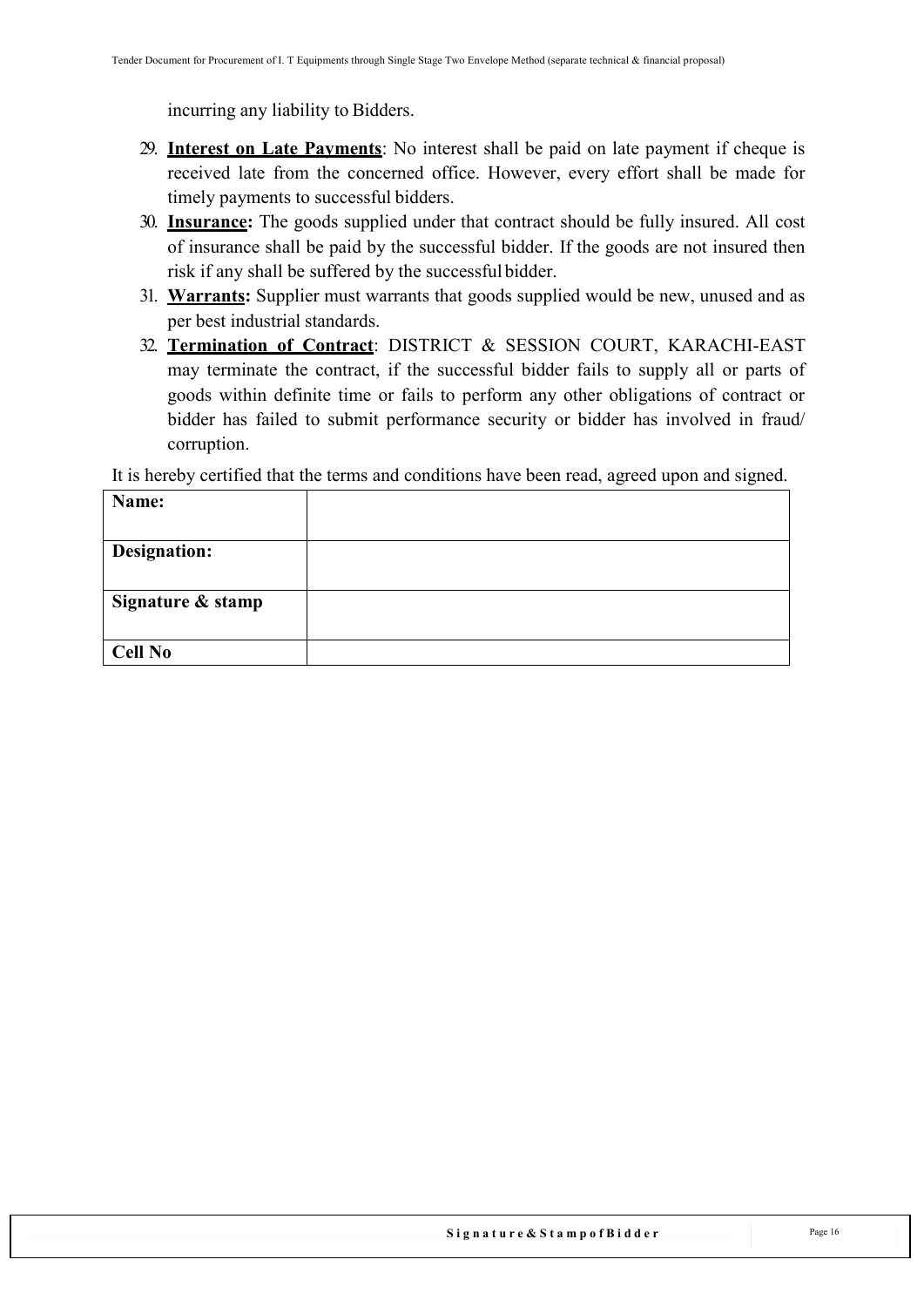## <span id="page-16-0"></span>**12. Purchase Order:**

Purchase Order (s) will be issued from the office of the District & Session Court, Karachi-East as per their requirements. Hence, quantity may be increased or decreased as per rules.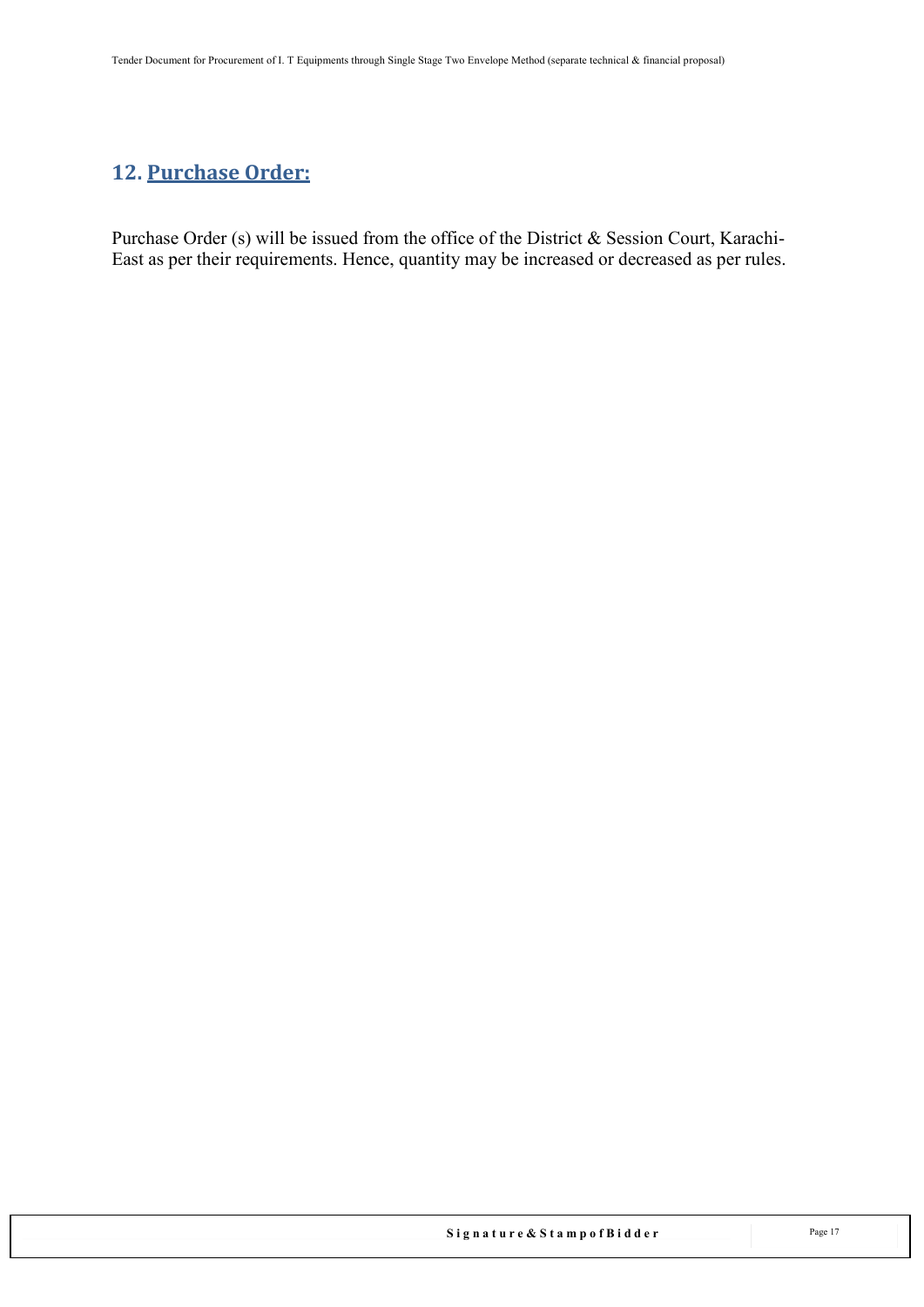### <span id="page-17-0"></span>**13. Sample of Contract to be made with successful bidder**

#### **CONTRACT BETWEEN DISTRICT & SESSION COURT, KARACHI-EAST AND SUPPLIER FOR SUPPLY OF \_DESKTOP COMPUTERS/ LASER PRINTERS/ MULTIPLE CONSUMABLE ITEMS**

This Deed of Agreement is made and entered into on day of 2019

#### **BETWEEN**

**District & Session Court, Karachi-East** having its Office at Room No. 201, 2<sup>nd</sup> Floor Block-F, City Court Compound , Main M. A Jinnah Road, Karachi, (here in after called DISTRICT & SESSION COURT, KARACHI-EAST which term shall include its successors and assigns) on the **One Part**.

#### **AND**

having its office at (here

in after called SUPPLIER which term shall include successors and assigns) on the Other Part.

**And whereas** DISTRICT & SESSION COURT, KARACHI-EAST desires to purchase DESKTOP COMPUTERS/ LASER PRINTERS, as per specifications/ requirements, terms & conditions mentioned in tender document and approved bid evaluation report.

**And whereas** SUPPLIER expresses his desire to provide the same as per specifications/ requirements, terms & conditions mentioned in tender document and approved bid evaluation report.

**And whereas** Supplier has represented that it is a professional and has the technical expertise, experience and resources to provide the goods as per specifications/ requirements, mentioned in tender documents.

**Whereas** on the basis of the Supplier"s representations, DISTRICT & SESSION COURT, KARACHI-EAST has agreed to purchase the same, in accordance with the terms and conditions tender document and this Agreement.

Now, therefore in consideration of the mutual promises and obligations set out in this Agreement, the sufficiency of which is hereby acknowledged, the Parties, intending to be legally bound, agree as follows:

Now this deed of agreement witness the terms and conditions as follows :

- 1. That the Agreement shall come into force immediately and shall remain valid till complete delivery of goods.
- 2. That the quality and quantity of DESKTOP COMPUTERS/ LASER PRINTERS shall be as per specification/ requirements mentioned in tender document.
- 3. That Purchase Order (s) shall be issued by the District & Session Court, Karachi-East as per their requirement. Hence, quantity may be increased or decreased as per rules.
- 4. That the delivery of the materials shall be made by SUPPLIER at their own cost, management and responsibility as per tender document in the District & Session Court, Karachi-East.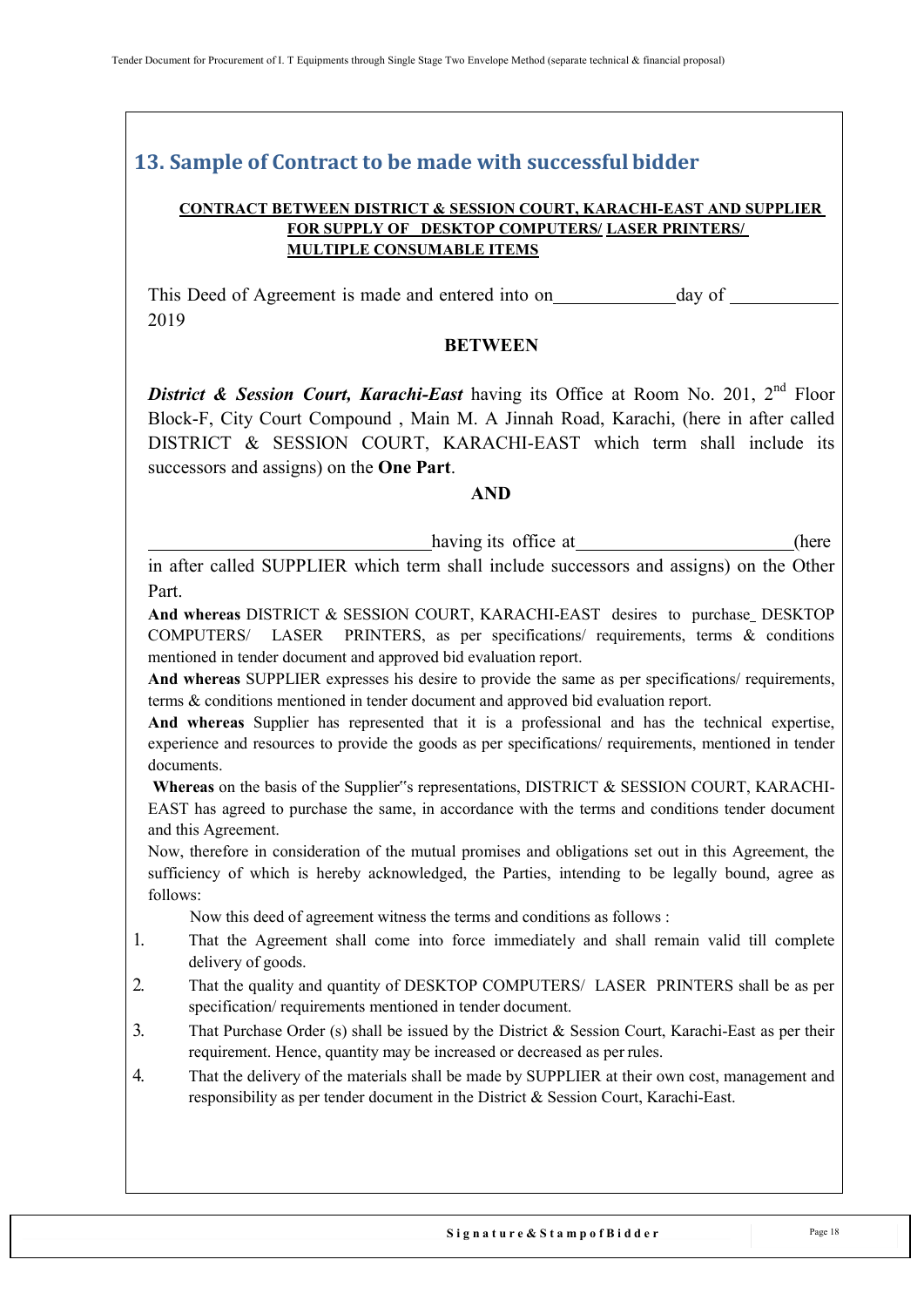- 5. That SUPPLIER shall be fully responsible for delivery of DESKTOP COMPTERS/ LASER PRINTERS in good condition in the District & Session Court, Karachi-East.
- 6. Those Representatives of the District & Session Court, Karachi-East shall inspect the DESKTOP COMPUTERS/ LASER PRINTERS and reserves the right to reject any Goods if the representative(s) considers those to be inferior quality to the approved samples.
- 7. That Goods rejected shall be replaced by SUPPLIER and SUPPLIER shall bear all risks/costs of the materials rejected by DISTRICT & SESSION COURT, KARACHI-EAST.
- 8. That the unit price of DESKTOP COMPUTER/ LASER PRINTER will be Rs.
- . 9. That SUPPLIER shall not without the consent in writing of DISTRICT & SESSION COURT, KARACHI-EAST assign or sub-let the contract or any part thereof, or make any agreement with any person/company for the execution of any portion of the supply. In this regard consent by DISTRICT & SESSION COURT, KARACHI-EAST will not relieve SUPPLIER from full and entire responsibility for this Agreement.
- 10. That SUPPLIER shall indemnify DISTRICT & SESSION COURT, KARACHI-EAST in respect of all claims, damages, compensation or expenses payable in consequence of any injury or accident caused by them i.e., SUPPLIER.
- 11. That cost of transportation, or any other incidental charges, if required in connection of the delivery of DESKTOP COMPUTERS/ LASER PRINTERS shall be borne by SUPPLIER, as per rules.
- 12. That bills will be submitted in the District & Session Court, Karachi-East.
- 13. That all taxes shall be deducted by the concerned department and its decision shall be final.
- 14. That all government taxes shall be applicable as per rules.
- 15. That Bid Security shall be released after submission of Performance Security of 5% of contract price favoring the DDOs in the District & Session Court, Karachi-East.
- 16. That if SUPPLIER fails to deliver the materials as per agreed Schedule, penalty will be imposed by the District & Sessions Court, Karachi-East at the rate of (1%) of total contract value for each day of delay.
- 17. That the terms of this Agreement shall be GOVERNED by the Laws of the Land.
- 18. The failure of a Party to fulfill any of its obligations under this Agreement shall not be considered to be a breach of, or a default under, this Agreement insofar as the inability arises from an event of Force Majeure, provided that the Party affected by that event has taken reasonable precautions, due care and attempted to put in place reasonable alternative arrangements all with the objective of carrying out the terms of this Agreement.
- 19. That In the event of any question or difference or dispute whatsoever arising between the Parties under or in connection with this Agreement or any provision herein contained or its constructions hereof, or as to any matter in any way connected therewith or arising therefrom which cannot be resolved amicably shall be referred to arbitration and finally settled by three arbitrators, one to be appointed by each party and the third by the two appointed arbitrators, in accordance with the Arbitration Act, 1940. The language of arbitration shall be English and the venue of the arbitration shall be Karachi. The decision of the arbitrators shall be final and binding on the Parties who shall give full effect thereto. Any judgment may be entered upon the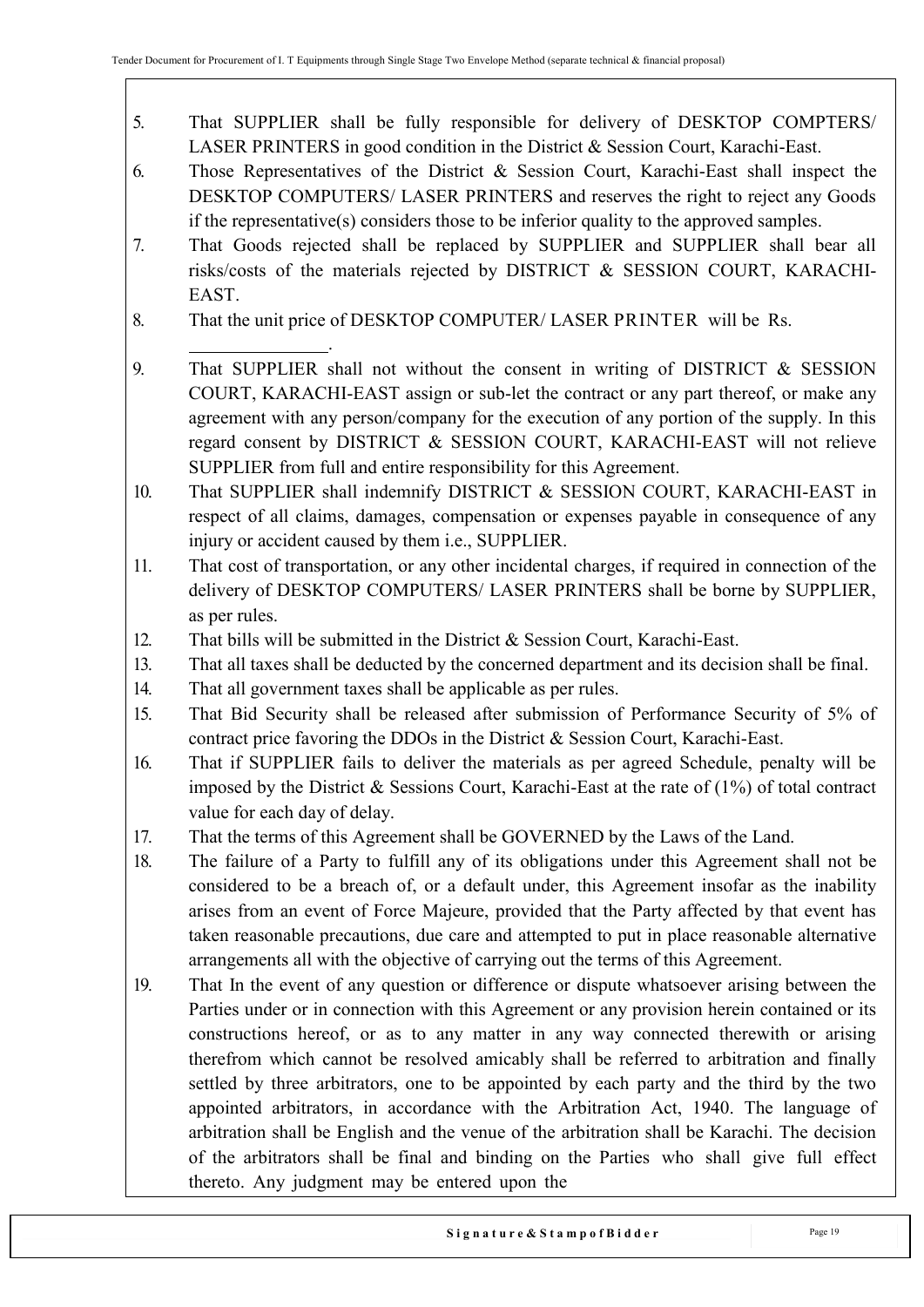|  | award in any competent court having jurisdiction. |  |  |
|--|---------------------------------------------------|--|--|
|  |                                                   |  |  |

IN WITNESS WHEREOF, each of the Parties has caused this Agreement to be executed by their respective, fully authorized representatives as of the date first written above.

| Accountant, Dist. & Session Court, Khi-East | M/s.                            |
|---------------------------------------------|---------------------------------|
| SIGNATURE & OFFICIAL STAMP<br><b>STAMP</b>  | <b>SIGNATURE &amp; OFFICIAL</b> |
|                                             | <b>WITNESS:</b>                 |
| NAME:                                       |                                 |
| SIGNATURE & OFFICIAL STAMP<br><b>STAMP</b>  | <b>SIGNATURE &amp; OFFICIAL</b> |
| NAME:                                       |                                 |

I have carefully read & understood the contents of "Sample Contract" and I do not have any objection on its contents.

| Name:               |  |
|---------------------|--|
|                     |  |
| <b>Designation:</b> |  |
|                     |  |
| Signature & stamp   |  |
|                     |  |
|                     |  |
|                     |  |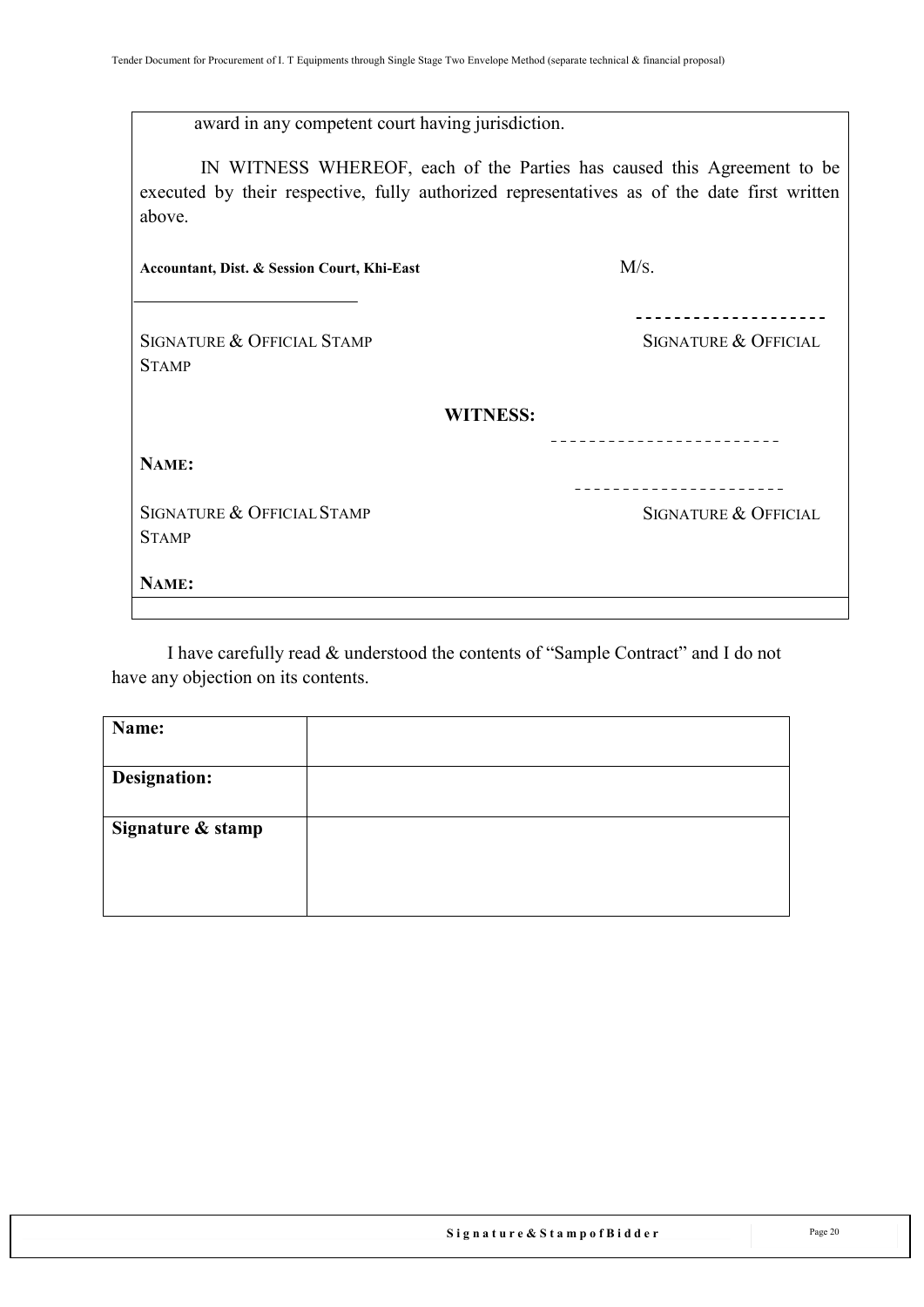# <span id="page-20-0"></span>**14. Format of Undertaking:**

.

We, 2008. Iocated at a located at a located at a located at a located at  $\frac{1}{2}$  at  $\frac{1}{2}$  at  $\frac{1}{2}$  at  $\frac{1}{2}$  at  $\frac{1}{2}$  at  $\frac{1}{2}$  at  $\frac{1}{2}$  at  $\frac{1}{2}$  at  $\frac{1}{2}$  at  $\frac{1}{2}$  at  $\frac{1}{2}$  at  $\frac{1}{$ do hereby declare on Oath at under:- 1. That we are not black listed from any government/ semi government/ autonomous/ private or any other national or international organization since the date of operation. 2. That there is no outstanding dispute between our company and any other organization. 3. That we are not defaulter with any bank or financial institution. 4. That we have not provided any false/ misleading information to District & Sessions Courts, Karachi East 5. It is undertaken that our organization will not engage in corrupt, fraudulent, collusive, coercive or obstructive practices in competing for the tender in question. 6. It is undertaken to indemnify District & Session Court, Karachi-East for any loss or damage incurred due to corrupt business practices of our organization (if any) and if the same is proved then we will pay compensation to District & Session Courts, Karachi East an amount equivalent to ten times the sum of any commission, gratification, bribe, finder's fee or kickback given by our organization (if any) for the purpose of obtaining or inducing the procurement of any contract. **Name of Deponent: Designation: Signature & stamp Date**